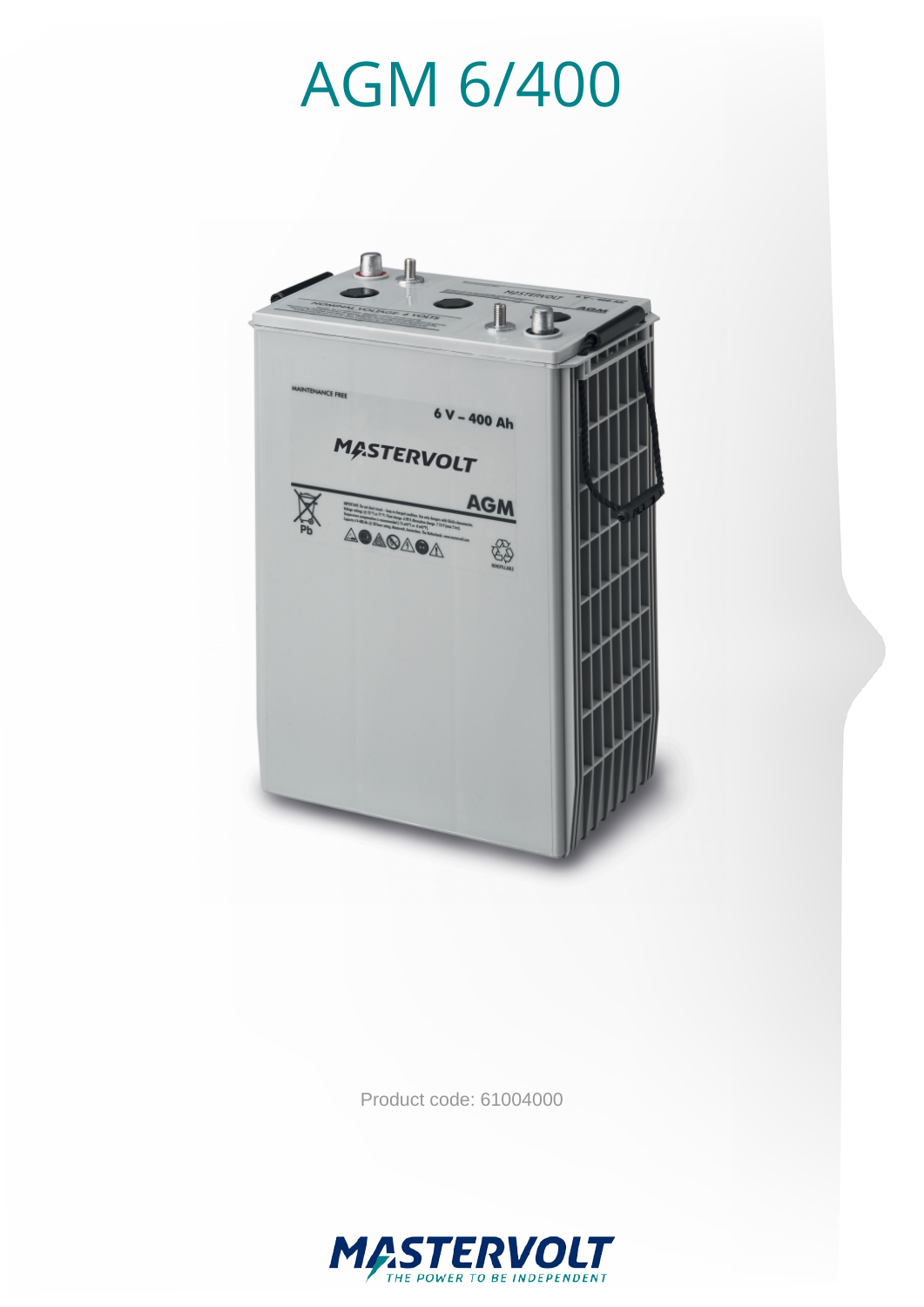In AGM batteries, the electrolyte (mixture of water and sulphuric acid) is largely absorbed in glass fibre. This type of battery is entirely maintenance-free and there is no gas formation with normal use. Not requiring any ventilation, these batteries can be installed anywhere.

Their construction gives a very fast discharge at very high currents so AGM batteries are ideal for systems that require high currents (for instance when starting an engine). The battery poles can be unscrewed and this type of battery can be combined with every standard battery terminal.

- · Offers an alternative solution in placement and dimensioning.
- · Easy configuration of 12/24/48 V battery banks, with high capacity.
- · Double pole for easy installation.
- · No gas formation with normal use.
- · Can be combined with every standard battery terminal.
- · Two year warranty.